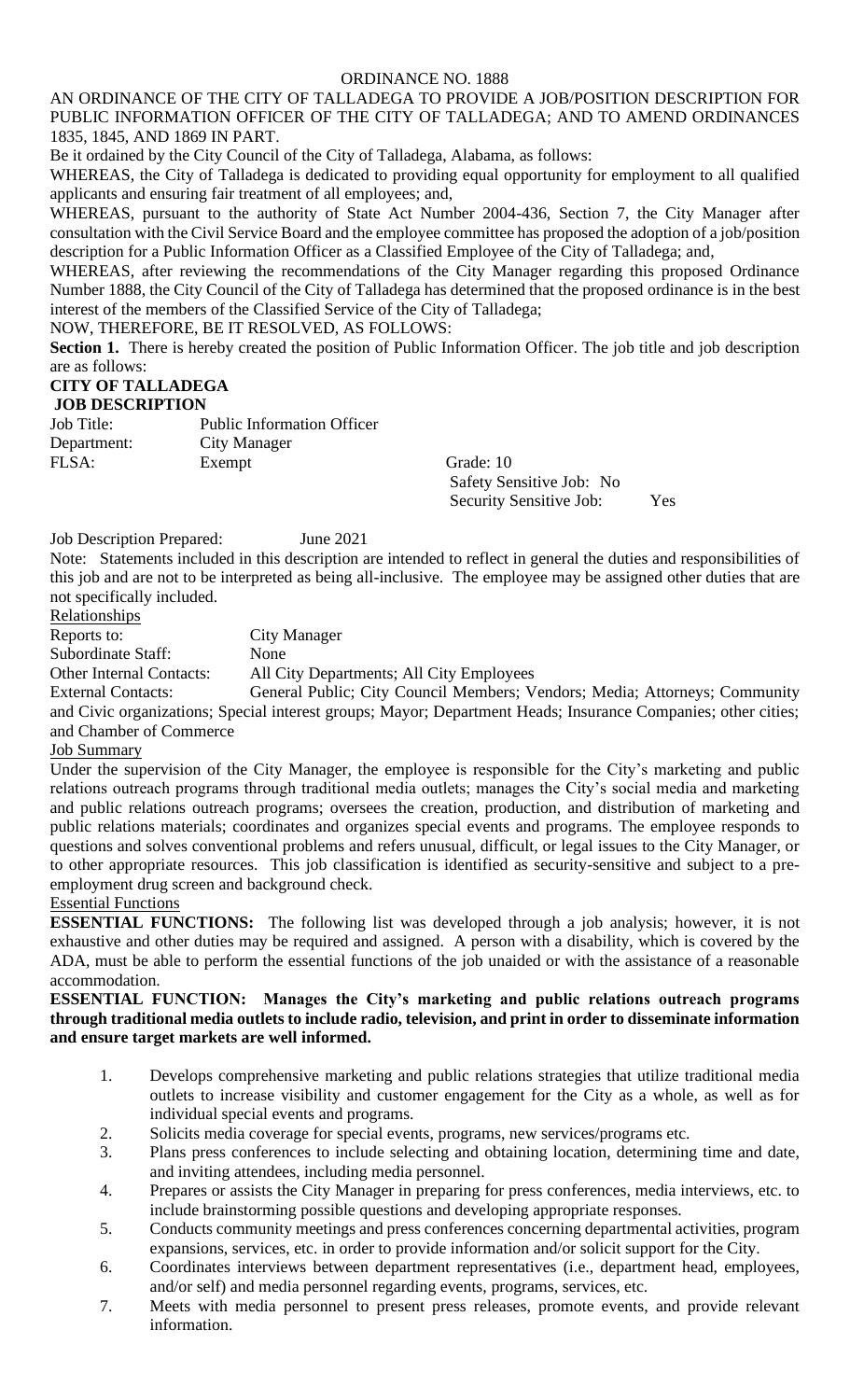- 8. Answers questions from reporters, public officials, fellow employees, other agencies and the public regarding matters of interest relating to department activities.
- 9. Other duties as assigned.

**ESSENTIAL FUNCTION: Manages the City's social media marketing and public relations outreach programs using the City's website, social media outlets, e-newsletters, software programs, personal computers, smartphones, electronic tablets, and other hardware in order to disseminate information and promote the City to large, diversified target markets.** 

- 1. Develops comprehensive marketing and public relations strategies that utilize social media outlets to increase visibility and community engagement for the City as a whole as well as for individual special events and programs.
- 2. Utilizes various social media outlets to include, but not limited to, search engines, social networks, online advertisements, email, mobile texts, and websites.
- 3. Serves as the City's content administrator for all social media marketing (i.e. website, social networks, email blasts, etc.) to ensure the quality and integrity maintained.
- 4. Analyzes internal and external requests for usage of the City's social media outlets in order to evaluate use, content, appearance, and relation to target market(s).
- 5. Collaborates with department staff to prepare the content, layout, and design of social media.
- 6. Assists in the development of visually aesthetic webpages, social site pages, emails and other social media products.
- 7. Designs photographic and graphic layouts for electronic media, which conform to appropriate journalistic guidelines and procedures.
- 8. Manages and expands the City's social presence for all assigned social networks to include, but not limited to, Facebook, Twitter, Google, etc.
- 9. Responds or coordinates responses to all communications made on social media sites and/or through other digital media (i.e., email, text, etc.) in a timely manner.
- 10. Systematically evaluates the usage and usefulness of utilized social media.
- 11. Utilizes information gained from social media monitoring and evaluation to gain insight to target market(s) and make needed adjustments to marketing strategies.
- 12. Monitor and respond to all inquiries made through the Talladega website action center.
- 13. Notify Department Heads of any questions, comments, or actions that need to be addressed through the Action Center.
- **14.** Other duties as assigned.

## **ESSENTIAL FUNCTION: Oversees the creation, production, and distribution of marketing and public relations materials to include newsletters, news releases, position statements, brochures, scripts, advertisements, invitations, annual reports and flyers as needed.**

- 1. Develops the criteria, standards, and concepts of design for all marketing and public relations materials.
- 2. Consults with professional firms or media representatives to design and publish brochures, posters, flyers, signs, billboards, and advertisements.
- 3. Solicits information for a wide variety of sources to include, but not limited to, historical archives, expert interviews, and industry databases in order to gather the information needed to create marketing and public relations materials.
- 4. Uses statistical or historical data and other pertinent information to conduct research, compile administrative and/or public reports, and produce newsletters, brochures, and manuals.
- 5. Brainstorms for possible questions from the media and the public in order to develop comprehensive marketing and public relations materials designed to cover all pertinent information.
- 6. Reviews applicable federal/state legislation to analyze and determine what information needs to be communicated to the public.
- 7. Writes draft copies of newsletters, news releases, brochures, scripts, advertisements, speeches, etc.
- 8. Proofreads and edits newsletters, news releases, brochures, scripts, advertisements, speeches, and various other documents before they are released to the public to ensure accuracy and professionalism.
- 9. Prepares correspondence to answer questions, address concerns, gather information, solicit support, and/or express appreciation.
- 10. Designs photographic and graphic layouts for print media, which conform to appropriate journalistic guidelines and procedures.
- 11. Maintains clip and digital file of promotional materials such as articles, advertisements, brochures, etc. featuring the City, its programs, and special events.
- 12. Coordinates the printing and assembly of distribution materials using computers, printers, and copiers, as well as outside vendors, when necessary, in order to develop professional and cost-effective final products.
- 13. Maintains lists of media representatives, organization officials, community groups, etc.
- 14. Other duties as assigned.

**ESSENTIAL FUNCTION: Event planner. Acts as project manager over City events. Organizes vendors, volunteers, and other necessary staffing. Creates promotional media including press releases, advertisements, billboards, audio and/or video materials.**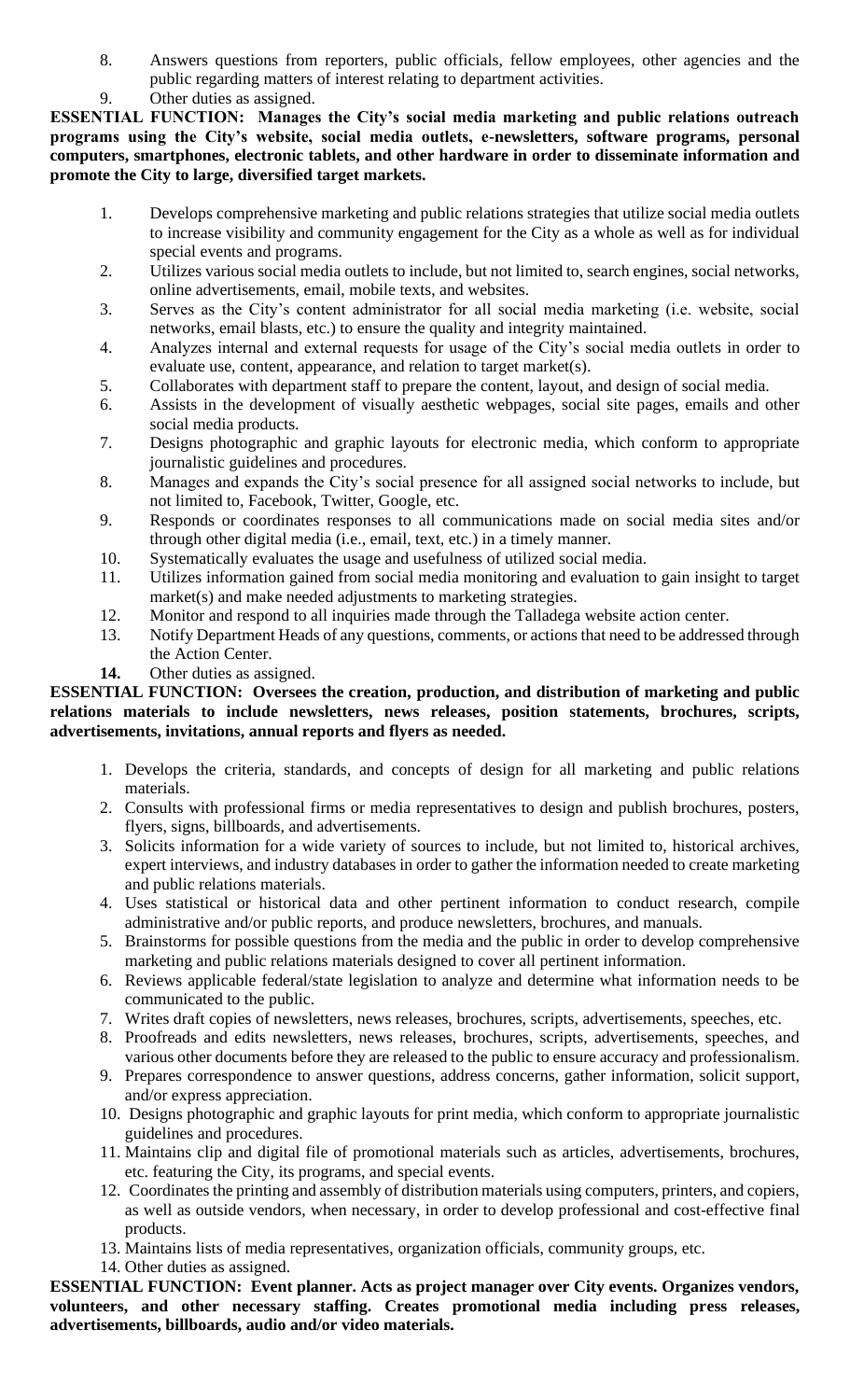- 1. Develops all marketing and promotional materials for City events.
- 2. Coordinates with city staff, clients, vendors, and others to establish needs for events, and serve as liaison to the City Manager throughout the planning process.
- 3. Research resources, make site visits, and lead pre-event meetings when necessary to help staff make decisions about event design.
- 4. Plan and facilitate logistics for all events, including coordinating vendors and volunteers, venue preparation, presentation materials, security, catering, entertainment, transportation, equipment, décor, and promotional materials.
- 5. Oversee vendor experiences from conception through post-event, managing on-site preparations, production, event breakdown, ensuring consistent, high-level service throughout all phases of the event.
- 6. Maintain and build a comprehensive database of event-related contacts, vendors and venues.
- 7. Troubleshoot and handle any issues that arise on the event day.
- 8. Manage all aspects of event planning meeting strict deadlines and budget demands
- 9. Nurture and build relationships with vendors, venues, and other contacts to craft and implement creative and logistical aspects of the event.
- 10. Stay current, and often ahead of the curve, on event planning, design, and production trends, proactively identifying and solving operational challenges.
- 11. Establish standard procedures and train staff to execute them.
- 12. Comply with all City ordinances, policies, and procedures.
- 13. Solicit sponsorships and donations from various local businesses as necessary
- 14. Other duties as assigned.

Knowledge, Skills and Abilities

(\* Can be acquired on the job)

- 1. \*Knowledge of City rules, regulations, policies and procedures.
- 2. \*Knowledge of the locations of City properties and important locations.
- 3. \*Knowledge of functions and organizational structure associated with municipal governments and services.
- 4. Knowledge of modem administrative office practices, procedures, and equipment including secretarial, receptionist and telephone techniques and etiquette.
- 5. Knowledge of advertising to include strategy, media use, creation, and production of advertisements and measurement of advertising effectiveness.
- 6. Knowledge of professional marketing methods, principles and techniques as needed to develop effective public relations/marketing strategies for the City.
- 7. Knowledge of various communications media such as television, radio, newspapers, social media platforms, and the Internet, as needed, to determine the most appropriate outlet for the City's promotional strategies.
- 8. Ability to formulate public information dissemination strategies, as needed, to create promotional strategies that are effective in reaching the target audience.
- 9. Ability to prepare and manage a promotional and/or advertising budget, as needed, to ensure that adequate funds are available for the City's public relation/marketing efforts for the year and/or for specific events.
- 10. Ability to organize thoughts before speaking, as needed, to ensure that the message being communicated is clearly understood.
- 11. Ability to utilize resources (human and physical) appropriately for events and programs, as needed, to ensure that the proper amount of personnel, equipment, and other resources are available during the event.
- 12. Reading skills to comprehend documents, manuals, laws, licenses, reports, ordinances, directives, procedures and instructions.
- 13. Verbal skills to communicate effectively with broad and diverse individuals and groups, including the general public, the Mayor and City Council, other elected and appointed officials, media services and outlets and department Directors.
- 14. Writing skills to compose letters and documents, and to clearly and neatly complete reports, forms and records using correct English, grammar and punctuation.
- 15. Ability to use computers and other resources to conduct research.
- 16. Ability to manage calendars and schedules.
- 17. Ability to search for grants and other funding sources.
- 18. Ability to maintain confidential information.
- 19. Ability to consistently represent the City in a positive, professional manner.
- 20. Ability to work according to priorities; ability to perform work accurately, with attention to detail, and within designated time constraints.
- 21. Ability to plan, coordinate and carry out work assignments.
- 22. Ability to solve and help others with conventional problems.
- 23. Ability to effectively collaborate work with others.
- 24. Ability to drive.